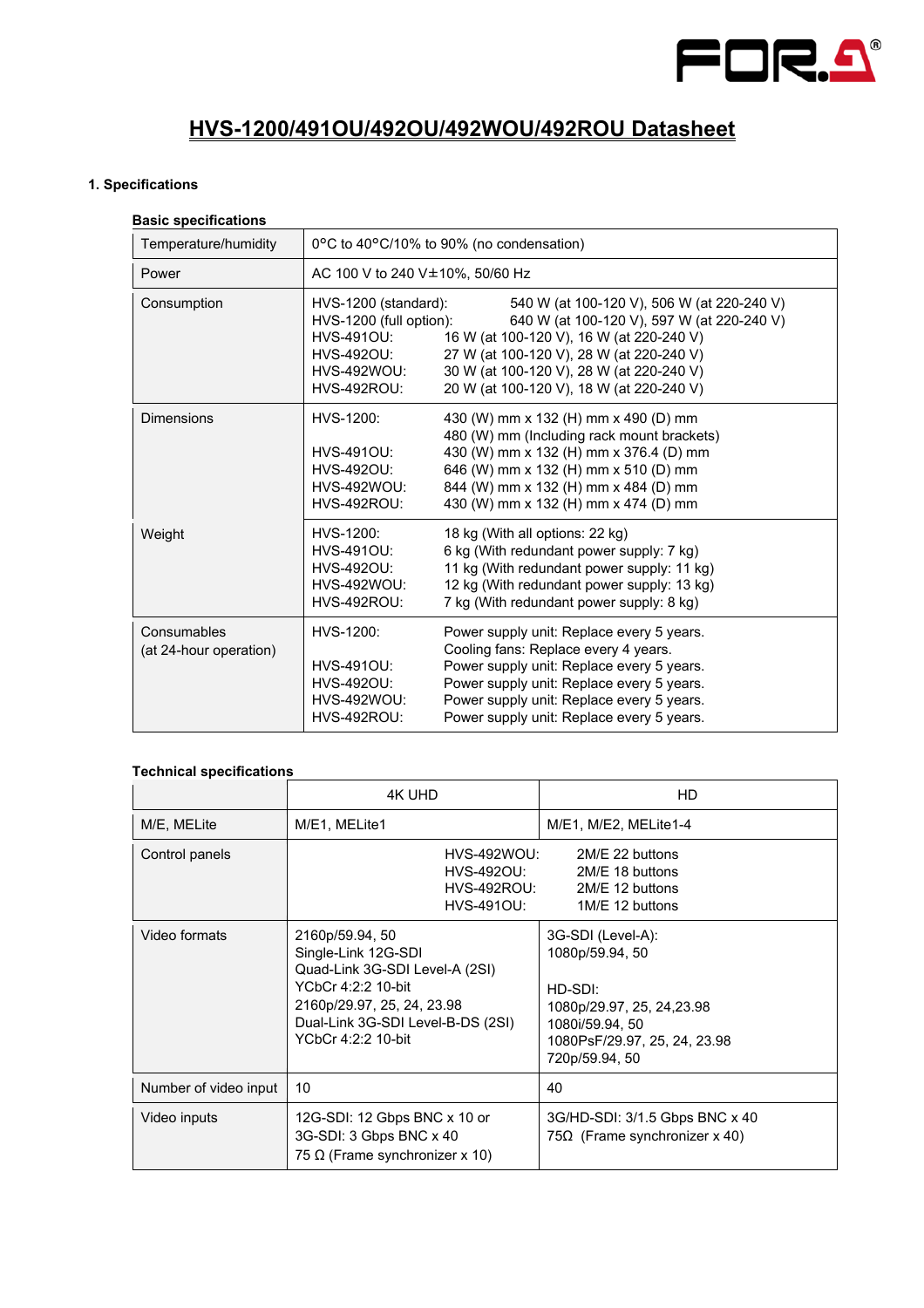

| Number of video<br>outputs (SDI)     | 8<br>(2: Quad-Link 3G-SDI)<br>(4: Dual-Link 3G-SDI)                                                                                                                                                                                                            | 8                                                                                                                                                                                                                                                                                                     |  |
|--------------------------------------|----------------------------------------------------------------------------------------------------------------------------------------------------------------------------------------------------------------------------------------------------------------|-------------------------------------------------------------------------------------------------------------------------------------------------------------------------------------------------------------------------------------------------------------------------------------------------------|--|
| Number of video<br>outputs (HDMI)    | $\overline{2}$                                                                                                                                                                                                                                                 |                                                                                                                                                                                                                                                                                                       |  |
| Video outputs (SDI)                  | 12G/3G-SDI: 12/3 Gbps BNC x 8<br>$75 \Omega$                                                                                                                                                                                                                   | 3G/HD-SDI: 3/1.5 Gbps BNC x 8<br>$75 \Omega$                                                                                                                                                                                                                                                          |  |
| Video outputs (HDMI)                 | HDMI 2.0 Level-B (TYPE A) x 2 (AUDIO supported)                                                                                                                                                                                                                |                                                                                                                                                                                                                                                                                                       |  |
| <b>AUX outputs</b><br>(Internal bus) | 6 channels<br>* Video signal switching available in 4 channels (Similar function as MELite)                                                                                                                                                                    |                                                                                                                                                                                                                                                                                                       |  |
| Color sampling                       |                                                                                                                                                                                                                                                                | YCbCr Key 4: 2: 2: 4, Digital component, 10-bit                                                                                                                                                                                                                                                       |  |
| Proc amplifier                       | Equipped with all inputs                                                                                                                                                                                                                                       |                                                                                                                                                                                                                                                                                                       |  |
| Color corrector                      | 1 channel                                                                                                                                                                                                                                                      | 4 channels                                                                                                                                                                                                                                                                                            |  |
| Keyer                                | KEY1, KEY2:<br>Luminance key, FULL key, Bus key,<br>Chromakey, Box mask, Pattern mask,<br><b>EDGE</b><br>Destination: M/F<br>FLEXaKEY1:<br>Luminance key, FULL key, Bus key,<br>Chromakey<br>Destination: M/E, AUX<br>*Available chromakey: Total 1<br>channel | M/E1KEY1-4, M/E2KEY1-4:<br>Luminance key, FULL key, Bus key,<br>Chromakey, Box mask, Pattern mask, EDGE<br>Destination: M/E<br>FLEXaKEY1-4:<br>Luminance key, FULL key, Bus key,<br>Chromakey<br>Destination: M/E, AUX<br>*Available chromakey: Total 4 channels (3<br>channels for 1080/59.94p, 50p) |  |
| 2.5D DVE                             | 2 channels<br>* 4 channels with HVS-49DVE option                                                                                                                                                                                                               | 16 channels (8 channels for 1080/59.94p,<br>50p. Buses limited.)<br>* 16 channels with HVS-49DVE option                                                                                                                                                                                               |  |
| Transition                           | Available controller: Fader, AUTO button, CUT button<br>Type: MIX, WIPE (Including DVE)                                                                                                                                                                        |                                                                                                                                                                                                                                                                                                       |  |
| <b>Sub Effects</b>                   | 1 channel                                                                                                                                                                                                                                                      | 4 channels<br>(3 channels for 1080/59.94p, 50p)                                                                                                                                                                                                                                                       |  |
| Multi viewer                         | Output channels: 2<br>Split display: 2-16<br>Display: Title, tally, audio level meter                                                                                                                                                                          |                                                                                                                                                                                                                                                                                                       |  |
| Still/clip store                     | 1 channel                                                                                                                                                                                                                                                      | 4 channels                                                                                                                                                                                                                                                                                            |  |
| Event memory                         | 100 events: Crossfade switching available when recalling events.<br>* Event data made in HD are not applicable to 4K and vice versa.                                                                                                                           |                                                                                                                                                                                                                                                                                                       |  |
| Macro                                | 100 macros - No. 00-89: Up to 30 actions, No. 90-99: Up to 300 actions                                                                                                                                                                                         |                                                                                                                                                                                                                                                                                                       |  |
| Genlock input                        | BB: 0.429 Vp-p (NTSC)/0.45 Vp-p (PAL) or<br>Tri-level sync: 0.6 Vp-p, 75 $\Omega$ , BNC x1, loop-through<br>(to be terminated with $75\Omega$ terminator, if unused)                                                                                           |                                                                                                                                                                                                                                                                                                       |  |
| Genlock output                       | BB: 0.429 Vp-p (NTSC)/0.45 Vp-p (PAL) or<br>Tri-sync: 0.6 Vp-p, 75Ω, BNC x 1                                                                                                                                                                                   |                                                                                                                                                                                                                                                                                                       |  |
| System timing<br>adjustment          | Horizontal: $-1/2H$ to $+1/2H$                                                                                                                                                                                                                                 |                                                                                                                                                                                                                                                                                                       |  |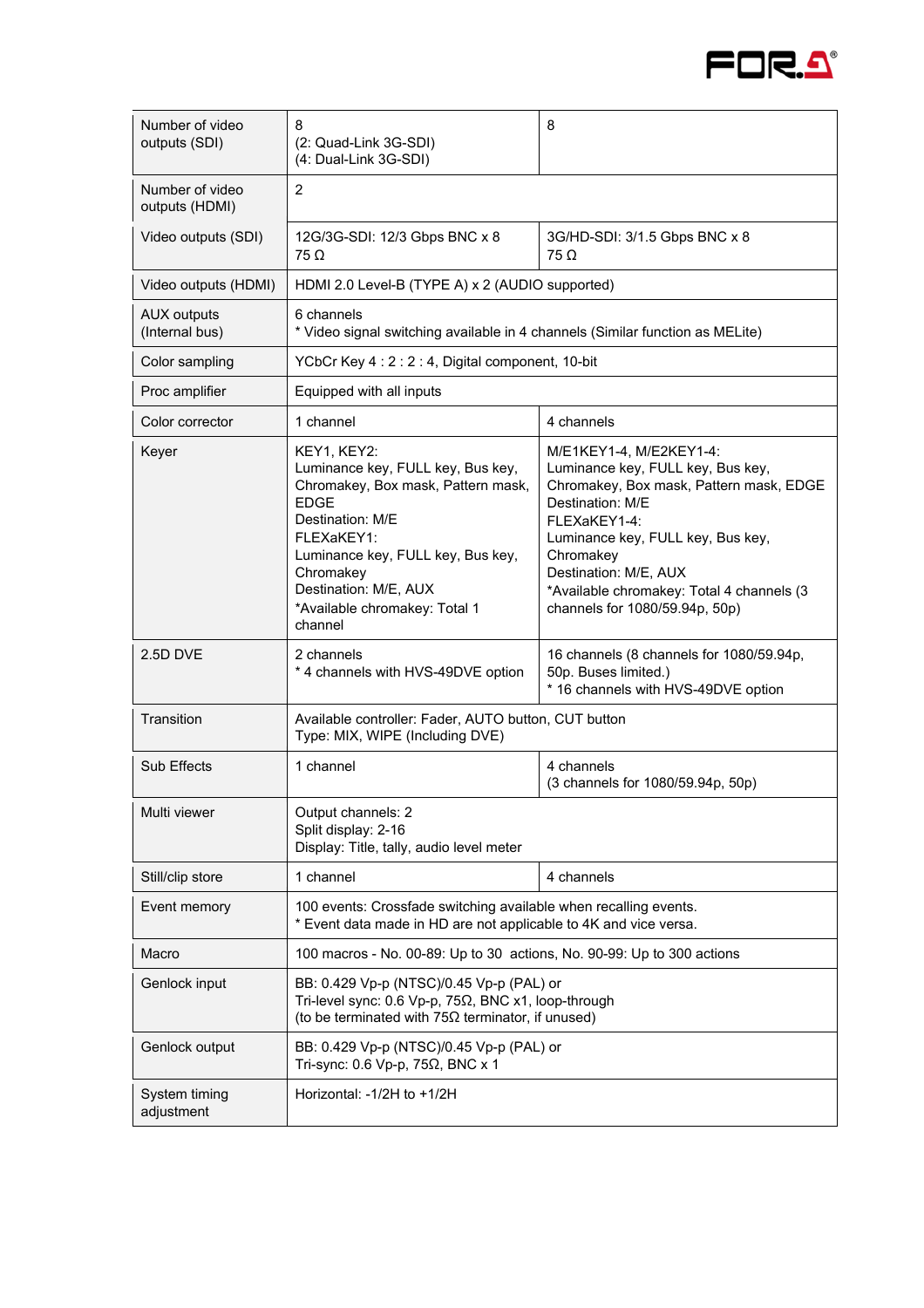

| Video I/O delay                | Minimum delay (Approx. 1.4H)<br>* 720/59.94p (Approx. 1.7H), 720/50p (Approx. 1.8H), SD (Approx. 2.6H)<br>0 to 1 frames + Minimum delay (when FS or input re-sizing engine used)<br>1 to 2 frames + Minimum delay (when FS or input re-sizing engine plus DVE used) |
|--------------------------------|---------------------------------------------------------------------------------------------------------------------------------------------------------------------------------------------------------------------------------------------------------------------|
| <b>External memory</b>         | SD-CARD slot                                                                                                                                                                                                                                                        |
| Audio input(option)            |                                                                                                                                                                                                                                                                     |
| HVS-49AES<br>(AES/EBU)         | Balanced, 0.2-7 Vp-p, 110 $\Omega$ , 25-pin D-sub (female) x 1, input/output,<br>4 stereo pairs, 32/44.1/48 kHz, 16-bit to 24-bit<br>or<br>Unbalanced, 1.0 Vp-p, 75 $\Omega$ , BNC x 4,<br>4 stereo pairs, 32/44.1/48 kHz, 16-bit to 24-bit                         |
| <b>MUTE</b> control            | 1 to 16 channels for embedded audio output (Group1-4), Applicable to M/E1 and two<br>AUX buses (1 from AUX01-03 and 1 from AUX04-06).                                                                                                                               |
| Audio Output                   | Embedded audio to each SDI output: 1-16 channel<br>48 kHz 16-bit to 24-bit                                                                                                                                                                                          |
| Audio Output (option)          |                                                                                                                                                                                                                                                                     |
| HVS-49AES<br>(AES/EBU)         | Balanced, 3.3 Vp-p, 110Ω, 25-pin D-Sub (female) x 1, input/output,<br>4 stereo channel pairs, 48 kHz, 24-bit<br>Unbalanced, 1.0 Vp-p, 75 $\Omega$ , BNC x 4,<br>4 stereo channel pairs, 48 kHz, 24-bit                                                              |
| <b>Audio Delay</b>             | 0 - 85 ms (adjustable in 1 ms steps)                                                                                                                                                                                                                                |
| <b>Audio Processing</b>        | Sampling rate converter (SRC), Gain control                                                                                                                                                                                                                         |
| Interface                      |                                                                                                                                                                                                                                                                     |
| LAN HVS (OU)<br><b>LAN EXT</b> | 100BASE-TX/1000BASE-T, RJ-45 x 2<br>For OU and other external control unit connection                                                                                                                                                                               |
| <b>GPI IN/ALARM</b>            | 25-pin D-sub (female) x 1 (inch screw) 19 inputs                                                                                                                                                                                                                    |
| <b>GPI/TALLY OUT</b>           | 25-pin D-sub (female) x 1 (inch screw) 22 outputs                                                                                                                                                                                                                   |
| RS-422                         | 9-pin D-sub (female) x 2 (inch screw) *For router connection                                                                                                                                                                                                        |
| <b>HVS LAN</b>                 | HVS-491OU/492OU/492WOU/492ROU: 100BASE-TX/1000BASE-T, RJ-45 x 1                                                                                                                                                                                                     |
| GPI I/O                        | HVS-491OU/492OU/492WOU/492ROU: 15-pin D-sub (female) x 1 (inch screw), 6<br>inputs/6 outputs                                                                                                                                                                        |

# **HVS-1200 Options**

| HVS-49PSM            | Redundant Power Supply Unit for HVS-1200 |
|----------------------|------------------------------------------|
| <b>HVS-49SSD240G</b> | SSD Option (Capacity: 240 GB)            |
| <b>HVS-1200ED</b>    | <b>Editor Control Software</b>           |
| HVS-49DVE            | 2.5D DVE expansion card                  |
| HVS-49AES            | Digital Audio I/O Card                   |

#### **HVS-1200 Accessories**

AC cord, EIA rack mount brackets, CD-ROM, and Quick setup guide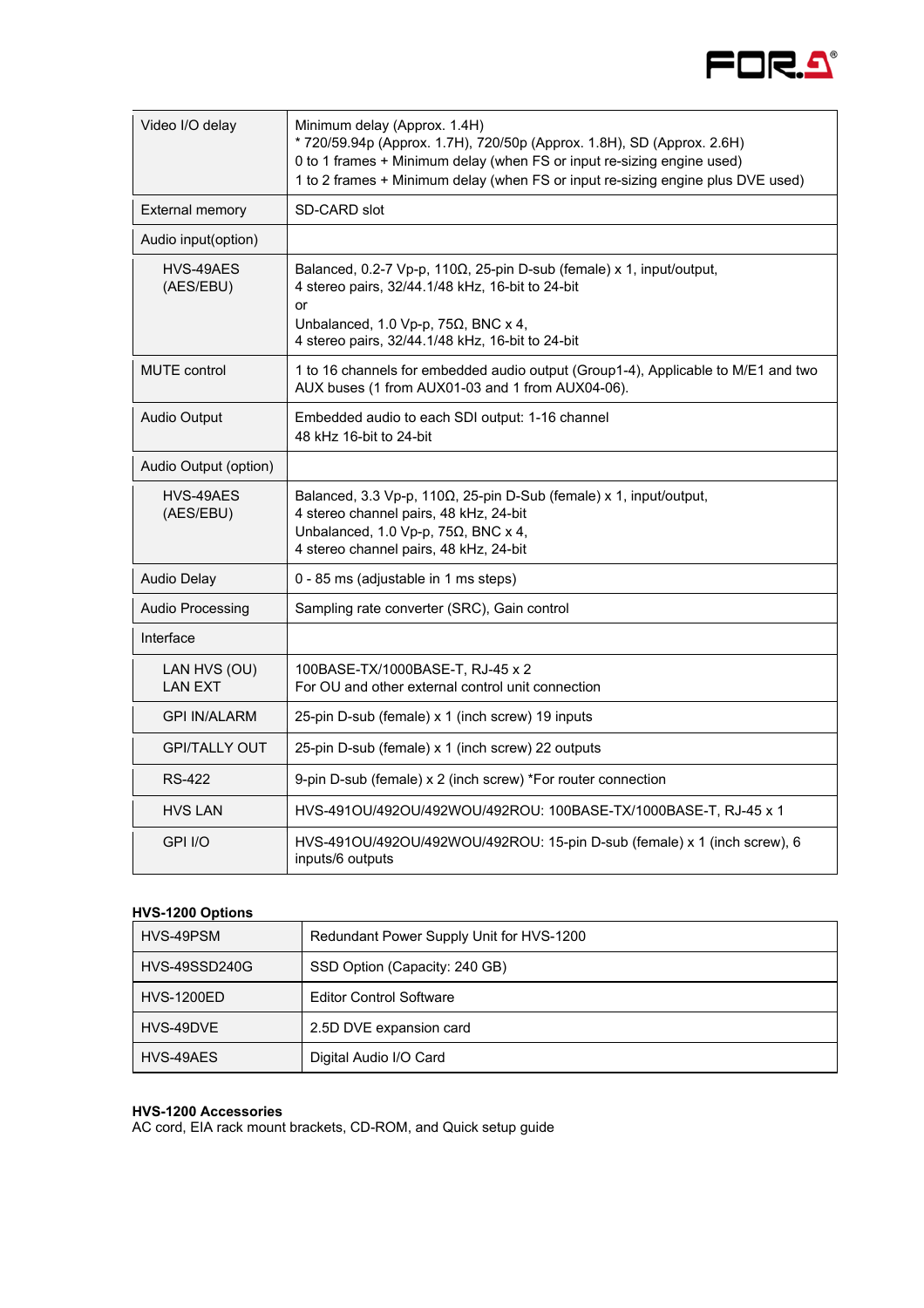

#### **HVS-491OU/492OU/492WOU/492ROU Options**

| HVS-49PSO           | Redundant Power Supply Unit for operation units |
|---------------------|-------------------------------------------------|
| Rack Mount Brackets | Rack Mount Brackets for operation units         |

#### **HVS-491OU/492OU/492WOU/492ROU Accessories**

Control cable and AC cord

## **Other Options**

| HVS-AUX16A/16B/16C/16D/32A/64A | Auxiliary Unit (Ethernet LAN connection)                                               |
|--------------------------------|----------------------------------------------------------------------------------------|
| HVS-TALR32                     | Tally Control Unit (Relay type)<br>(Hanabi Series Option) (RS-422 connection)          |
| HVS-TALOC32                    | Tally Control Unit (Open Collector type)<br>(Hanabi Series Option) (RS-422 connection) |

# **2. External Dimensions**

**HVS-1200** 



(All dimensions in mm.)

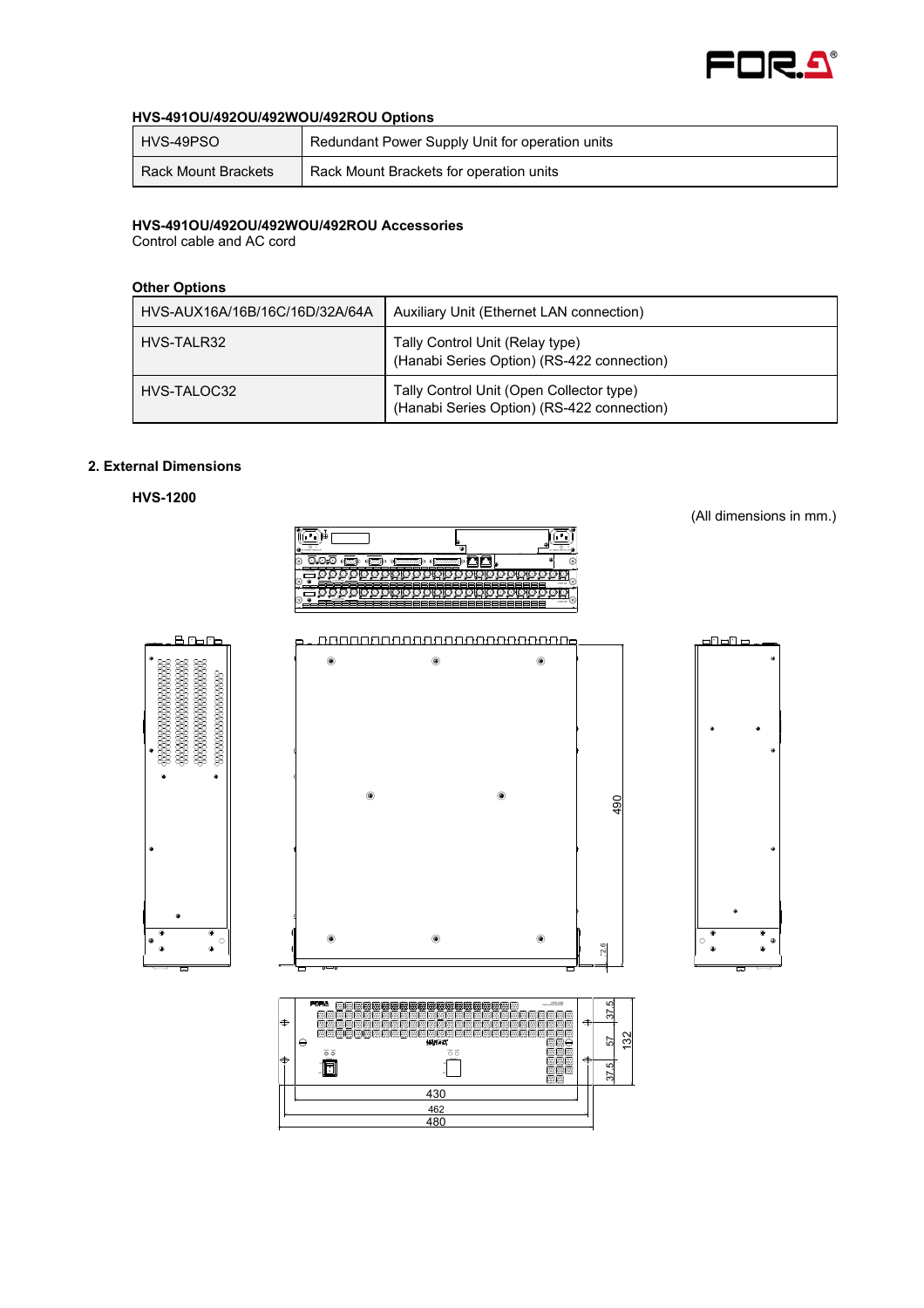

#### **HVS-491OU**

(All dimensions in mm.)







**HVS-492OU** 











(All dimensions in mm.)